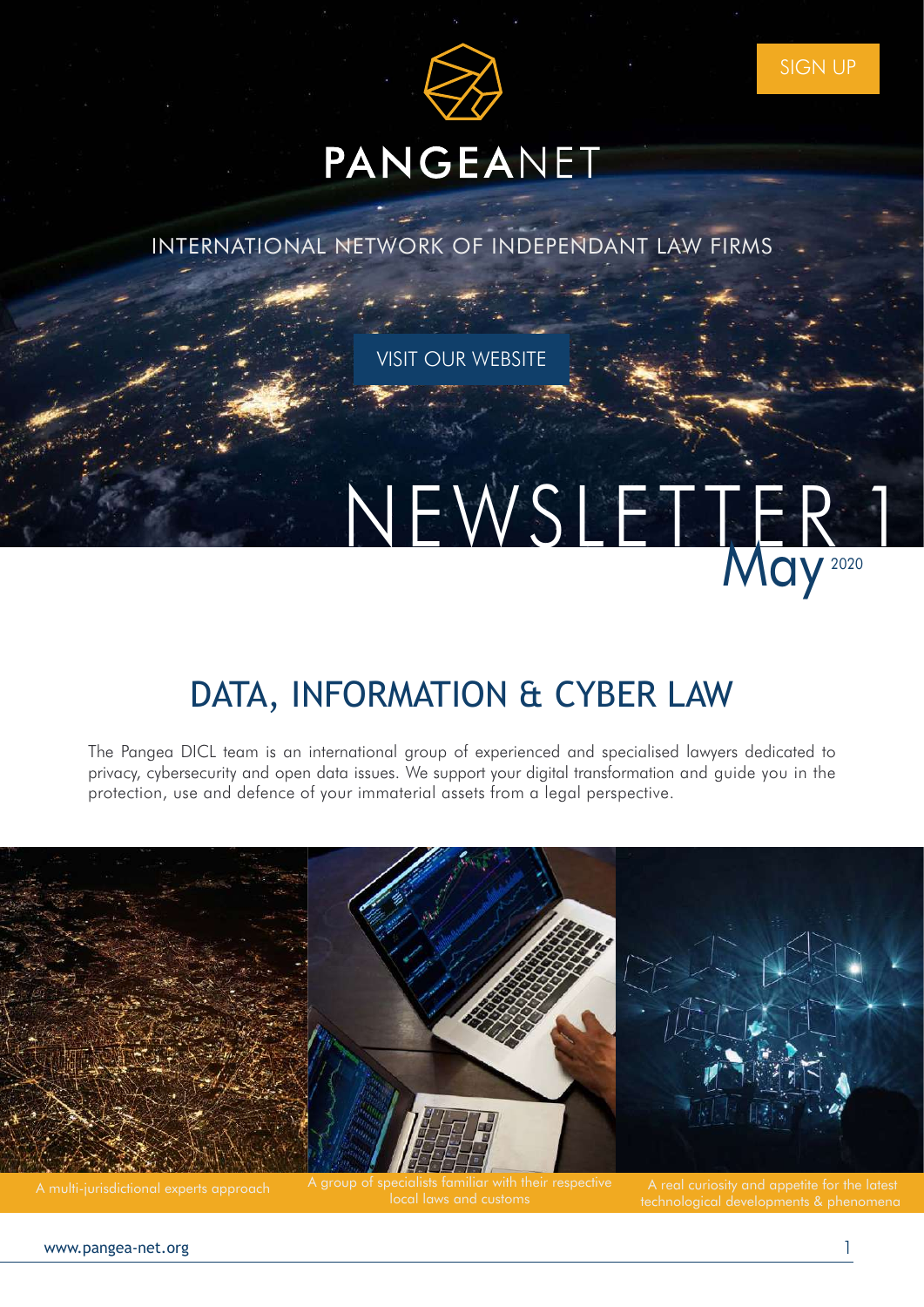## EDITORIAL



#### A NEW PANGEANET NEWSLETTER, DEDICATED TO DIGITAL LAW!

PangeaNet, an international practice of law. An international network of independent law firms, PangeaNet was born out of the conviction that it was essential to combine the skills of lawyers who are experts in their field, in different jurisdictions around the world, to assist companies and organisations in their projects, which often raise questions falling under the legislation of different countries.

Digital technology and its singularities: overlapping of territories and extraterritoriality of legislation.

The use of digital technology, by its very nature, disregards physical borders. In addition, it increasingly falls within the scope of extraterritorial texts, such as the GDPR or the Cloud Act, to take just two examples.



The crucial importance of digital technology. The current health crisis demonstrates that digital technology is an essential resource for economic and social life. In other times, this health crisis would have led to a total standstill of all activity. Thanks to digital technology, part of the working population has been able to carry on by way of teleworking, social and family ties have been maintained, schooling has been able to continue, even if remotely…

#### The creation of the « Data, Information & Cyber Law » (DICL) Practice Group: a PangeaNet initiative to bring together the best experts in digital law from around the world.

Initially named the « GDPR » Practice Group, in reference to the famous EU regulation that came into force on 25 May 2018, PangeaNet's group of experts decided to broaden its spectrum to cover the entire field of digital law, namely the rules protecting personal data and privacy (Privacy), those relating to responsibility for content and intermediaries (Information), as well as those punishing network infringements; but also the legal aspects of emerging technologies such as Artificial Intelligence, Quantum Computing, Blockchain, Internet Of Things (IoT) or Biometrics (Cyber).



#### A first edition of this newsletter dedicated to the GDPR, for the 2<sup>nd</sup> anniversary of its implementation.

This biannual newsletter is an information tool that the PangeaNet network makes available to all its clients, partners and contacts in order to share its practical analyses and feedback from around the world. For this first edition, we have chosen to devote it to the GDPR, the first text of direct applicability throughout the European Union in digital matters.

Happy reading everyone and take care of yourselves!

#### Laurent Badiane & Matthieu Bourgeois **Partners**

[l.badiane@kga.fr](mailto:l.badiane%40kga.fr?subject=) [m.bourgeois@kga.fr](mailto:m.bourgeois%40kga.fr?subject=) [kga.fr](mailto:www.kga.fr%0D?subject=) Read our legal news blog **Kpratique**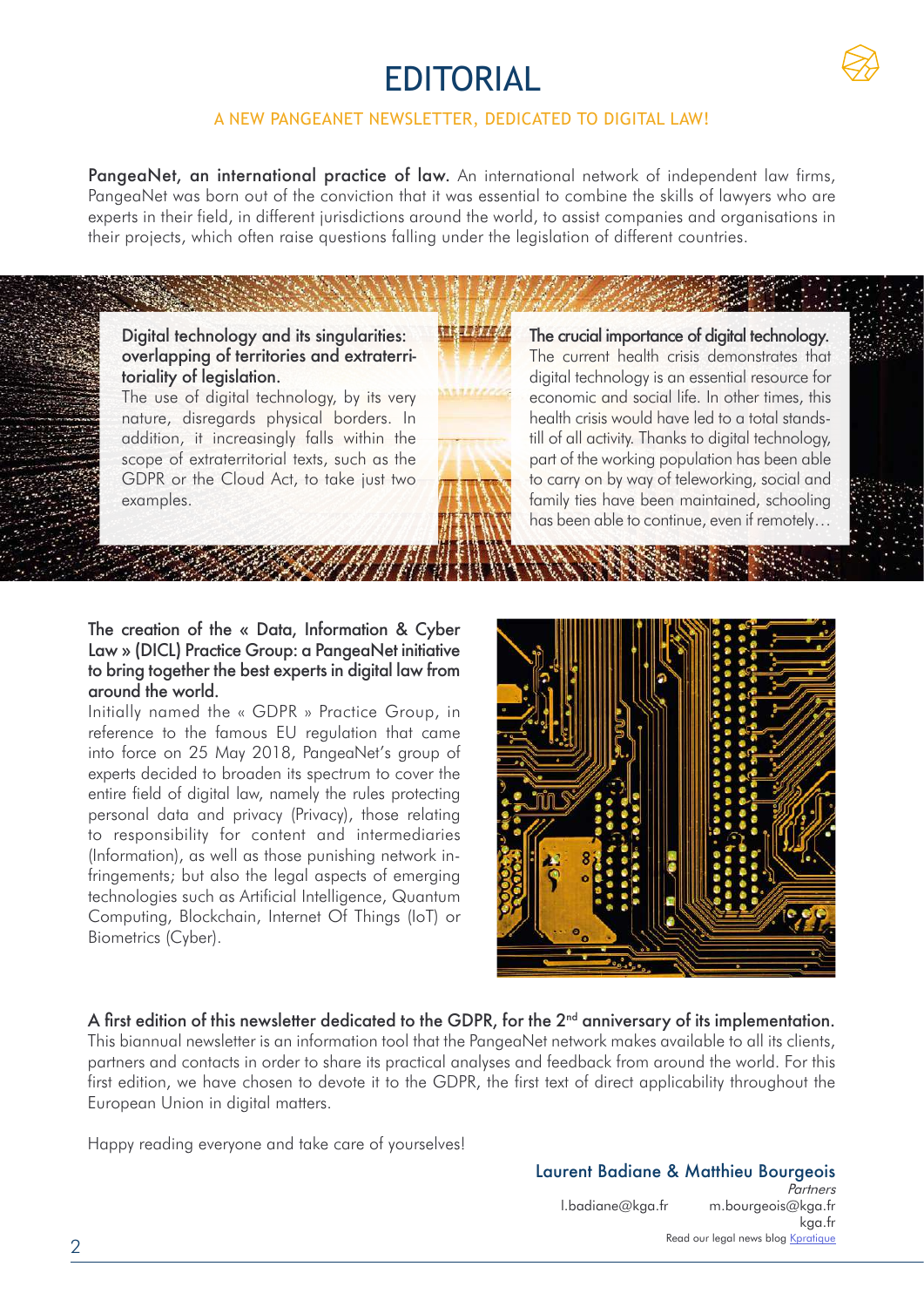## Index DATA, INFORMATION & CYBER LAW





Mexico - GDPR & Mexican law 7







Ireland - Ireland records a big jump land - Ireland<br>ds a big jump<br>in complaints **6 Italy - Extra** vigilant authorities **7** 





Bulgaria - Moderate level of compliance – the state a - Moderate level<br>
pliance – the state **8 Czech Republic - a new as major infringer 8** Czech Republic - a new **9** 



Poland - The role of  $\bigotimes$ 

3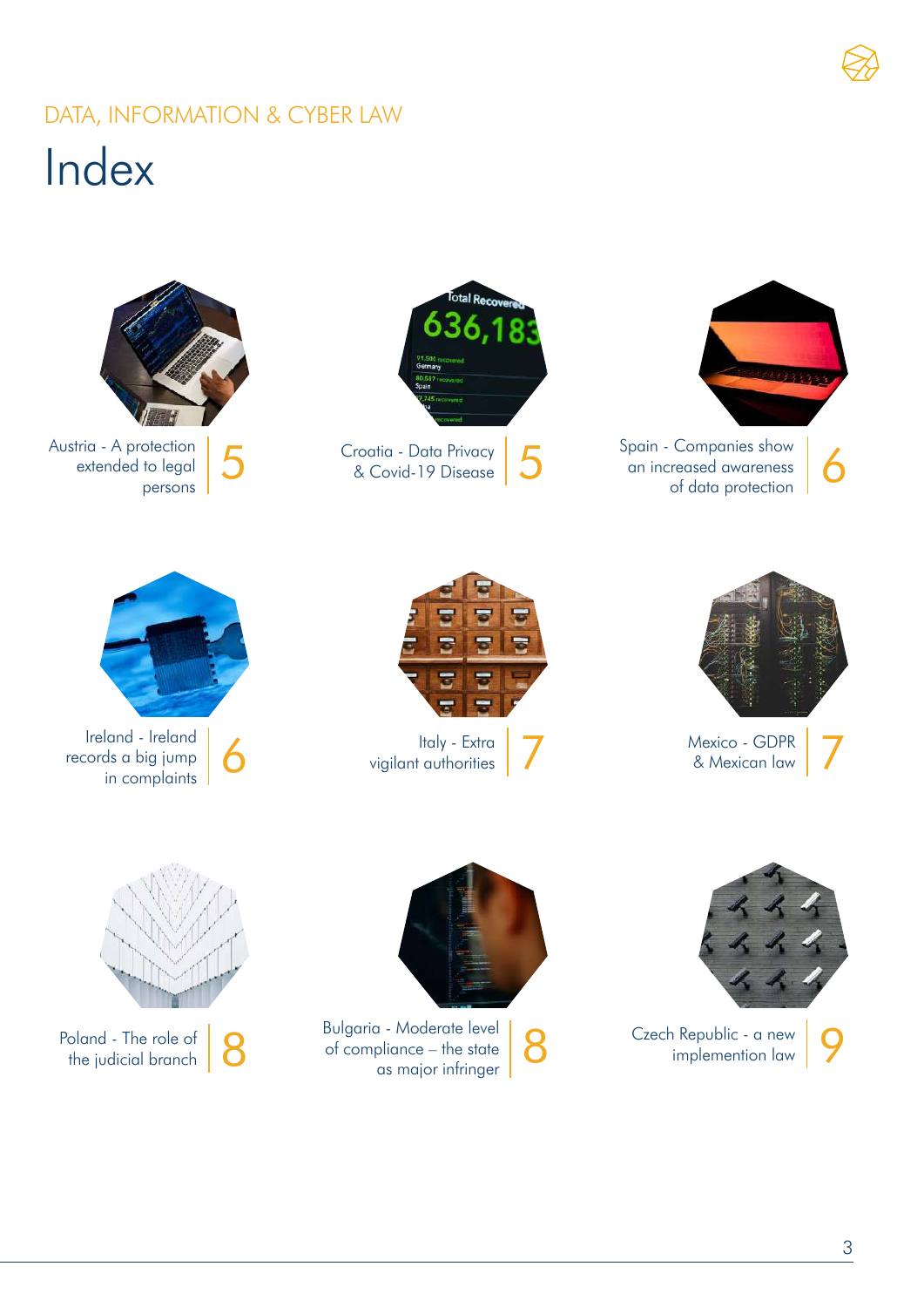







Interview with Miroslava Matoušová 9



Members & **13** 

4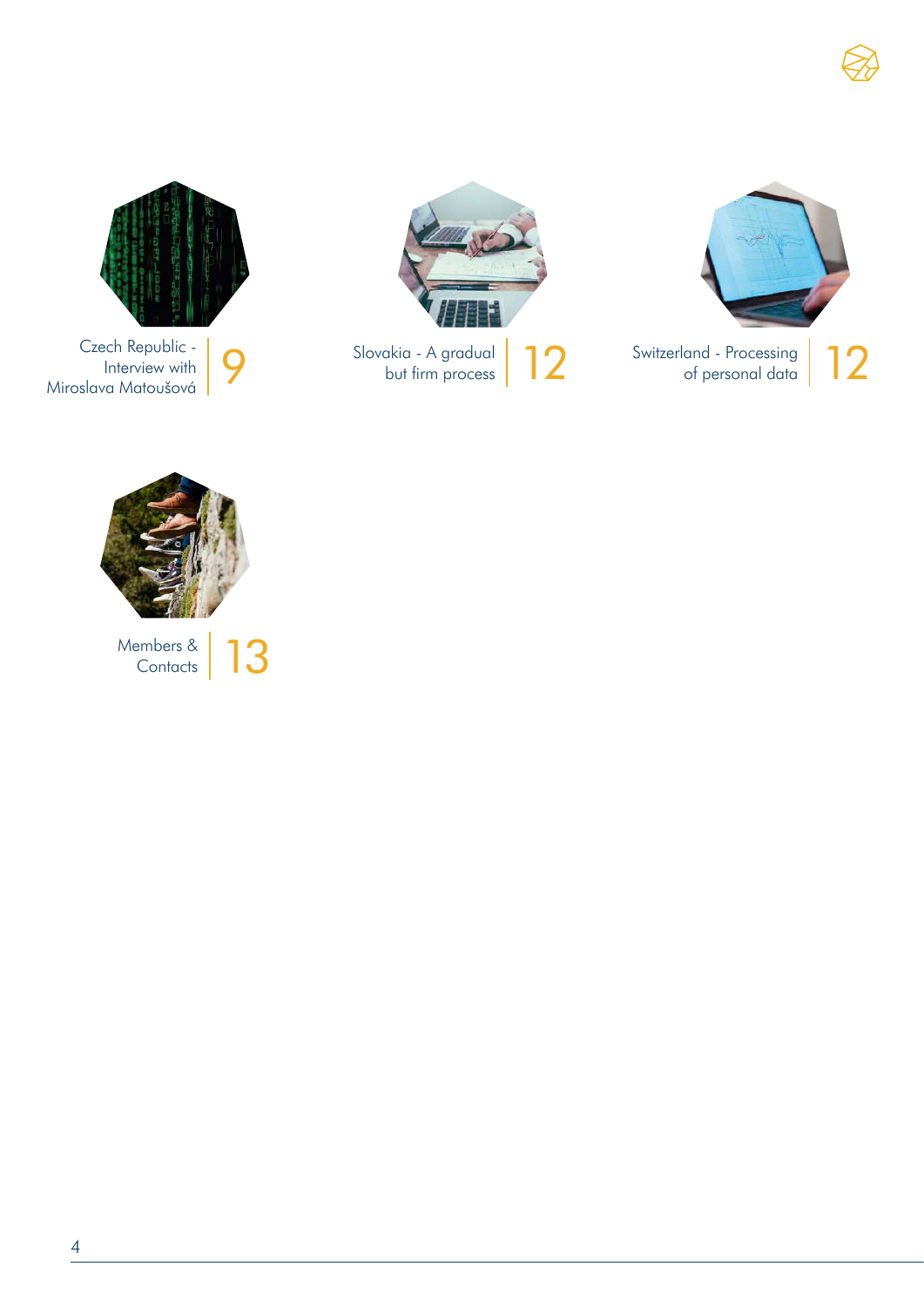

## A protection extended to legal persons

#### « The Austrian Data Protection Act (...) also applies to legal persons/entities. 30% of the Austrian companies comply with GDPR; 54% are still implementing appropriate processes. »

The Austrian Data Protection Act has constitutional status in Austria and also applies to legal persons/entities. The rules of employee consent to the processing of data are interpreted extremely strictly. Also, any data processing which encompasses elements of surveillance of employees needs to be pre-agreed with the works' council. The age limit for valid consent is set at 14 years.

The Austrian DPA, headed by Dr. Jelinek, also currently Chair of the European Data Protection Board, has imposed Fine of EUR 18 million imposed on Österreichische Post AG for the sale of data or fine of EUR 2.400 imposed for non-material damages because of unlawful GPS monitoring of employees.

According to a survey conducted by Deloitte in January 2020, 30% of the Austrian companies comply with GDPR; 54% are still implementing appropriate processes. Most entities do not appoint a data protection officer but they rely on a « data protection coordinator ».

legislation to protect

Tomislav Pedisic Vukmir & Associates

30% OF THE AUSTRIAN COMPANIES COMPLY WITH GDPR; 54% ARE STILL IM-PLEMENTING APPROPRIATE **PROCESSES** 

 $\overline{\mathcal{L}}$ 

Barbara Kuchar & Anna Mertinz KWR Karasek Wietrzyk Rechtsanwälte GmbH

Barbara Kuchar & Anna Mertinz [KWR Karasek Wietrzyk Rechtsanwälte GmbH](https://www.pangea-net.org/team/kwr-karasek-wietrzyk-rechtsanwalte-gmbh/)

**CROATIA •** 

## Data Privacy & Covid-19 Disease

« The Croatian Data Protection Authority has recently published an official position on the processing of employee health data (...) in the context of the Covid-19 pandemic. (...) Such processing may be based on the (...) DPPR », because « an employer is required under the labour legislation to protect the health and safety of its employees ».

The Croatian Data Protection Authority (DPA) recently published an official opinion on processing of employee health data (e.g. measuring of body temperature at the business premises entrance) in the circumstances caused by the pandemic of Covid-19 disease.

According to the DPA, legal grounds for such processing could be found in Art. 6(1)(c), as well as Art. 6(1) (d) and Art. 9(2)(b) of the GDPR. The DPA holds that an employer is required under the labour legislation to protect the health and safety of its employees, and hence the mentioned legal grounds would apply. It is interesting that the DPA concludes in its opinion that in line with point 4 of the GDPR recitals, processing of personal data should be envisaged in such a way to be in the service of the mankind.

The right to data privacy is not an absolute right and as such, it should be perceived in line with its function in the society and harmonized with other human rights in line with the principle of proportionality.

Tomislav Pedisic [Vukmir and Associates](https://www.pangea-net.org/team/vukmir-associates/)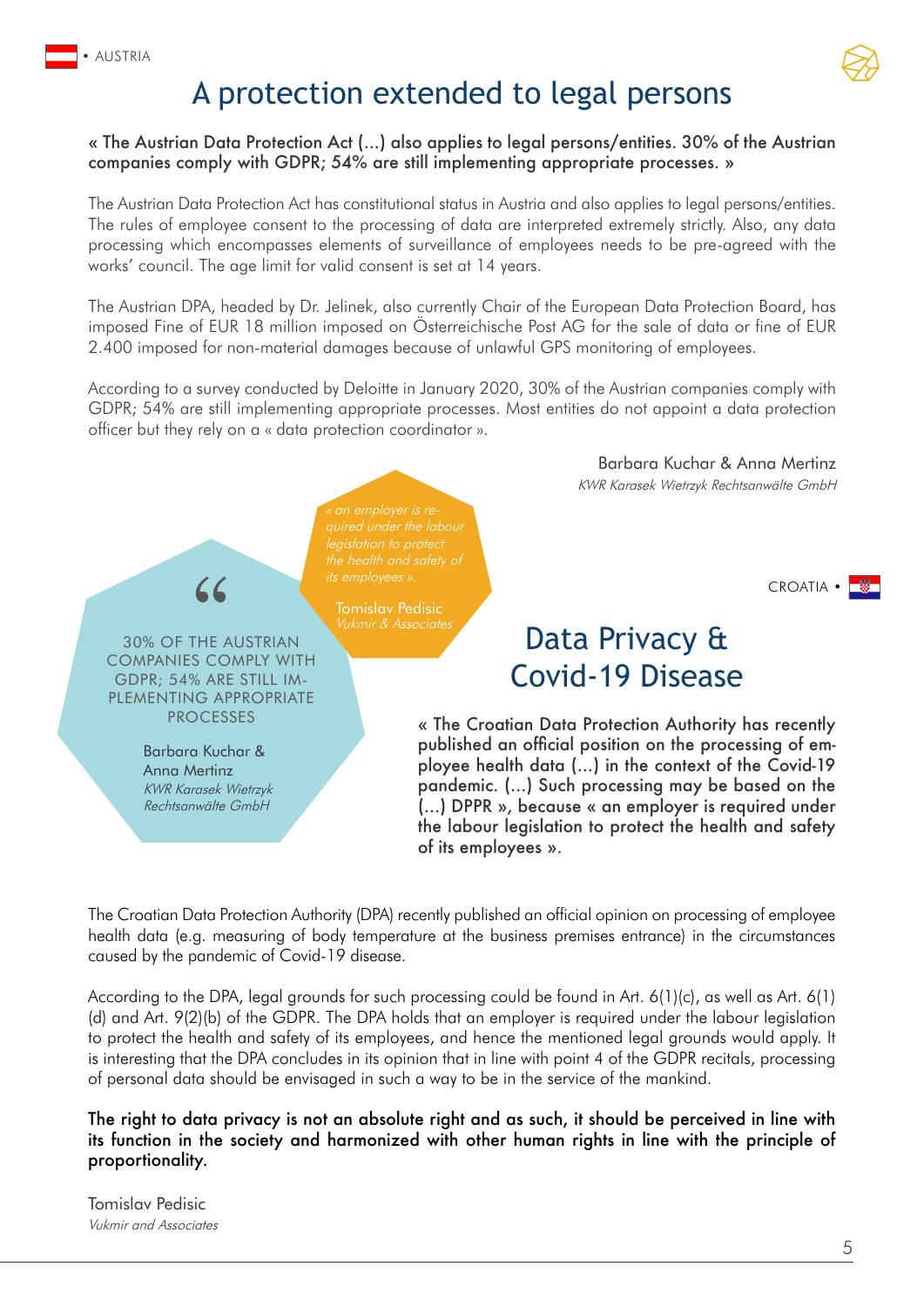

« Spanish companies have reacted positively by expressing their intention to comply with the GDPR, but there is still a significant percentage of small and medium companies that have not implemented it. The Covid-19 health crisis is causing doubts about the application of the GDPR regarding health controls in companies, geolocation and teleworking. »

Organic Act 3/2018, of 5 December, includes certain clarifications and developments of the GDPR. There are specific regulations for different sectors such as health, Internet, among other. Also, the Spanish Data Protection Authority has prepared various guides and legal reports for the application of the GDPR.

Spain is the EU country that has imposed the greatest number of fines (81) - since the application of the GDPR, and the largest fine imposed has been 250.000 EUR. The main reasons for these sanctions are the insufficient technical and organizational measures to ensure information security and the insufficient legal basis for data processing. The sectors that have received the greatest number of sanctions are: Internet and telecommunications services.

> Antonio Munoz [Absis Legal](https://www.pangea-net.org/team/absis/)



IRELAND •

## Ireland records a big jump in complaints

#### In Ireland, there were « 7215 complaints (...) received in 2019 », « an increase of 75 per cent over the total number of complaints (4113) received in 2018 ». At the same time, there are « many positive changes, including the organizations across Ireland appointing Data Protection Officers (...). »

The Data Protection Commission (DPC) is the Irish supervisory authority responsible for data protection in Ireland. It published its 2019 annual report in February 2019 which is the first full calendar year report since the introduction of the GDPR. 7,215 complaints were received in 2019 representing a 75% increase on the total number of complaints (4,113) received in 2018. The largest single category was access rights accounting for 29% of total complaints received.

The Commissioner for Data Protection, Helen Dixon is of the view that there have been many positive changes, including organizations across Ireland appointing Data Protection Officers. An independent survey on the impact of GDPR indicates that 68% of organizations surveyed believe they are « materially compliant. »

Patricia McGovern [DFMG Solicitors](https://www.pangea-net.org/team/dfmg-solicitors/)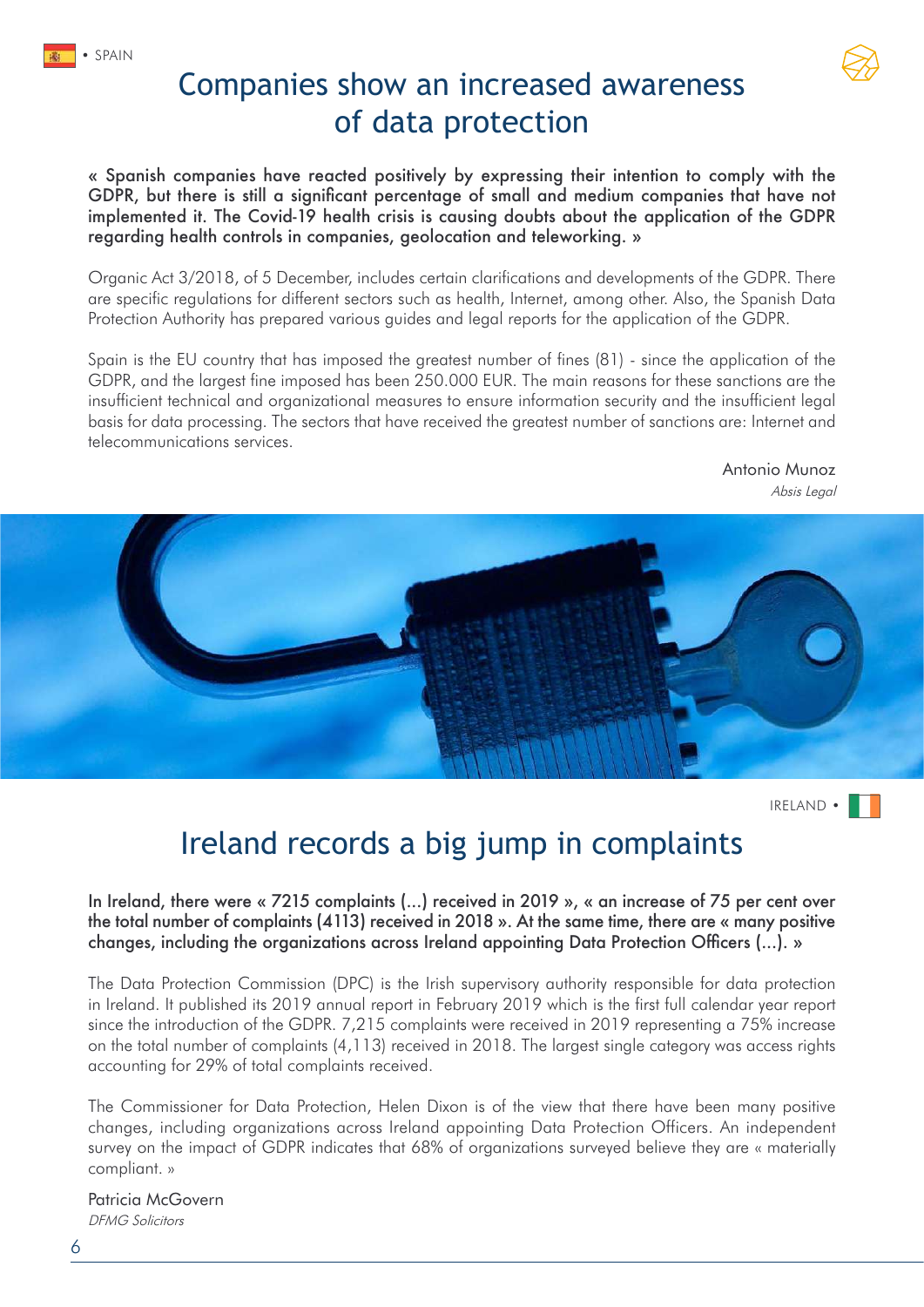

• ITALY MEXICO • NEWSPACE SERVICES AND THE SERVICES OF SERVICES AND MEXICO • MEXICO • MEXICO •  $\sim$ 

## Extra vigilant authorities GDPR & Mexican law

The fines applied in 2019 by the Italian Supervisory Authority amount to approximately Eur 16 million against Eur 8.1 million applied in 2018 and the numbers look set to rise significantly in the current year.

In January 2020 the Supervisory Authority ordered TIM S.p.A., one of the major telecommunications services provider, to pay a fine of Eur 27.8 million, the highest amount ever applied in Italy, for several unlawful processing of personal data for marketing purposes.

The complex investigations carried out brought to light severe infringements of personal data protection regulation. Among others, TIM was proven to be not sufficiently familiar with fundamental features of the processing activities carried out by the same directly or through third party partners (infringement of the accountability principle). Its data breach system was found ineffective and the implementation and management systems regarding data protection fell short of privacy by design requirements.

Marta Margiocco

[Cocuzza & Associati](https://www.pangea-net.org/team/cocuzza-associati/)

Both documents (Mexico's privacy regulation and GDPR) aim to protect privacy, but their approach is different: GDPR protects data subjects, while Mexican law protects data.

The most prominent feature of GDPR is its extraterritorial scope. On its 2nd anniversary, many questions regarding such scope remain unanswered, all the more for non-Europeans. For many businesses outside the EU, it is challenging to comply not only with their local data privacy regulation, but potentially with GDPR as well.

Mexico's privacy regulation - the LFPDPPP (admittedly, we're not as good with acronyms) - came into force in 2010. Mexican businesses with European customers/ employees or targeting Europeans for advertising purposes, may be obligated to follow both Mexican law and the GDPR.

This simultaneous burden makes us focus on the differences between both regulations. Certainly, both documents aim to protect privacy, but their approach is different: GDPR protects data subjects, while Mexican law protects data. Deadlines to respond to the data subjects rights are shorter in Mexico (15 days) and sanctions are higher in the GDPR.

Having these differences in mind is essential for an adequate legal assistance.

Isaac D. López & José Camarena [Cayad](https://www.pangea-net.org/team/cayad/)

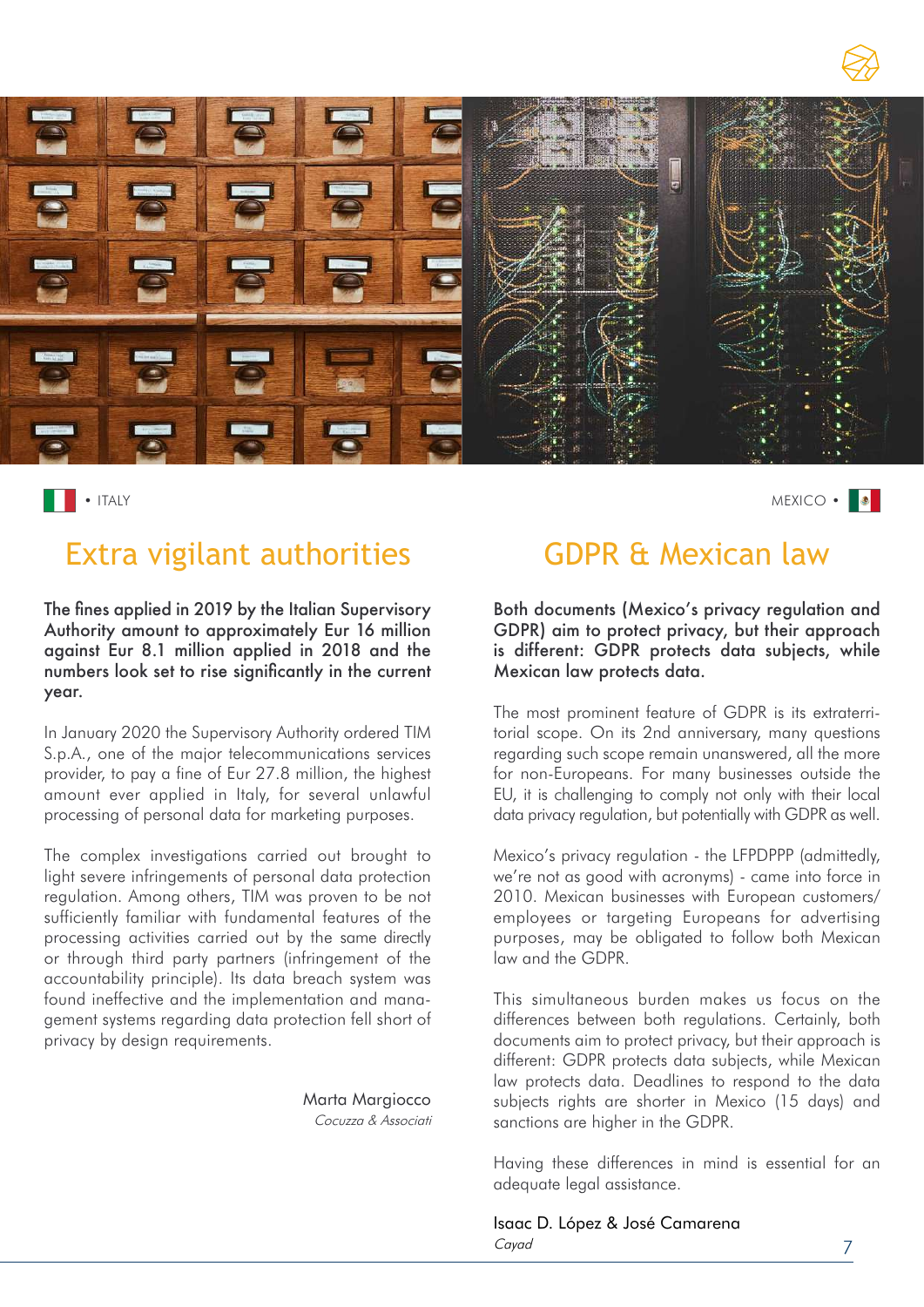

## The role of the judicial branch

#### In order to raise personal data protection standards, not only supervisory, but also judicial authorities are needed.

Legal regulations take shape by practice. The main starting challenge was ensuring that the information about the new regulation was presented in an approachable and understandable way to those obligated as well as the ones entitled to protection. Among others, the Polish-specific regulations specified rules of conduct, liability for breach as well as compliance rules regarding the regulation.

2019 resulted in first administrative fines being imposed, the most prominent one amounting over PLN 2.8 million (i.e more than 600.000 EUR) on an online retailer for insufficient organizational and technical safeguards, which led to unauthorized access to the personal data of 2.2 million people.

We plainly saw that to raise personal data protection standards not only supervisory, but also judicial authorities are needed. The regular citizen has also become more aware of this need and more often acts accordingly, fighting for this right, which can be seen in more personal complaints being filed.



BULGARIA •

Michał Matuszczak

## Moderate level of compliance – the state as major infringer

#### « Overall, the level of compliance is moderate, whereas mainly the internationally active companies (adopting vertical corporate GDPR guidelines) and extremely exposed controllers (e.g. travel agencies, online shops, etc.) tend to adopt adequate measures. »

The legal frame governing data protection legal relationships is formed generally by GDPR 2016/679 and the Bulgarian Data Protection Act, as well as some data protection stipulations in other acts. Since May 2018 the Bulgarian Data Protection Act has been amended two time ever since (February and November 2019).

The Bulgarian Commission for Personal Data Protection (« CPDP ») has not been very active in conducting inspections. For 2019 CPDP has imposed administrative fines in the amount of approx. BGN 7 mio, whereas the most significant one was to the Bulgarian Revenue Agency (main Tax Authority) in the amount of BGN 5 mio due to caused leakage of personal data as a result of massive hacker attack.

#### Nikolay Belokonski [KWR Belokonski Gospodinov & Partners](https://www.pangea-net.org/team/kwr-belokonski-gospodinov/)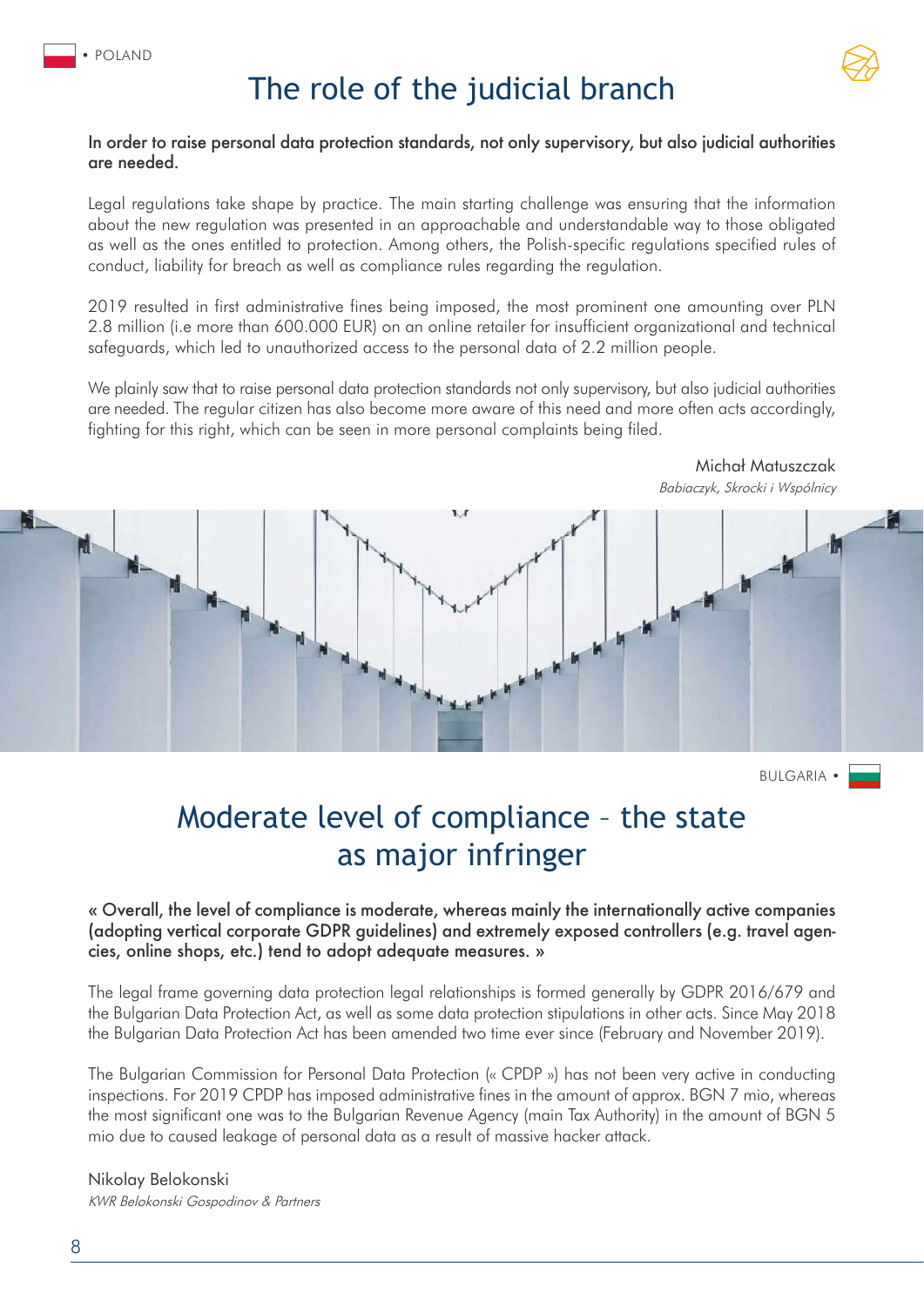## Czech Republic – a new implemention law

The Czech Republic adopted an implementing law to the GDPR in April 2019, but the companies started to prepare themselves much earlier. Most Czech companies have tried to meet the requirements of the GDPR at least on tolerable level. In addition, they have been willingly developing data protection measures since then, so the compliance level is increasing.

The Czech DPA has conducted a constructive dialogue. The general range of fines is between 1.000 – 4.000 EUR, higher fines are exceptional and almost exclusively for repetitive violation of

data protection legislation or for gross/arrogant ignorance of respective legislation. However, the most used sanction is imposition of remedial measures.

Unfortunately, the public sector has shielded itself by the new Data Protection Act from administrative fines so the reaction of public sector to GDPR is naturally less motivated.

[UEPA Advokáti s.r.o.](https://www.pangea-net.org/team/uepa-praha/)



 $66$ 

Tomáš Mudra Tomáš Mudra UEPA Advokáti s.r.o.

#### INTERVIEW WITH

## Miroslava Matoušová, Data Protection Expert

Miroslava Matoušová (PhD) is a recognized personal data protection expert and was involved on the first Czechoslovak Act on Personal Data Protection. She works at the Office for Personal Data Protection, as an inspector from 2001 until 2011, and currently on the implementation of a new legal Framework of personal data protection. She co-authored several publications on information services and personal data protection. Questions by Tomáš Mudra.

#### What, in your opinion, did the comprehensive European regulation of data protection bring to entrepreneurs across the EU?

MM: « Without much thought, it is a common ground – which means the principles, basic obligations of the controllers and rights of the data subjects. How quickly and to what extent the expectations of further convergence are met depends on how the individual member states will use the authorization of Article 23 of the General Data Protection Regulation (GDPR) and how they will proceed with the implementation of the law enforcement directive. »

Can you specify the highest fine imposed for infringement of the GDPR in the Czech Republic and within the EU? Do the members of the European Data Protection Board (EDPB) share similar ideas about the principle amount of fines for individual infringements or does the practice of the individual member states vary?

MM: « The highest fine imposed by the Czech DPA was in the amount of CZK 250,000 [approx. EUR 9,500] and was imposed for the infringement of Article 5, par. 1, letters c) and e) of the GDPR. In the case of the fine of approx. CZK 50 million imposed by the French authority (CNIL) on the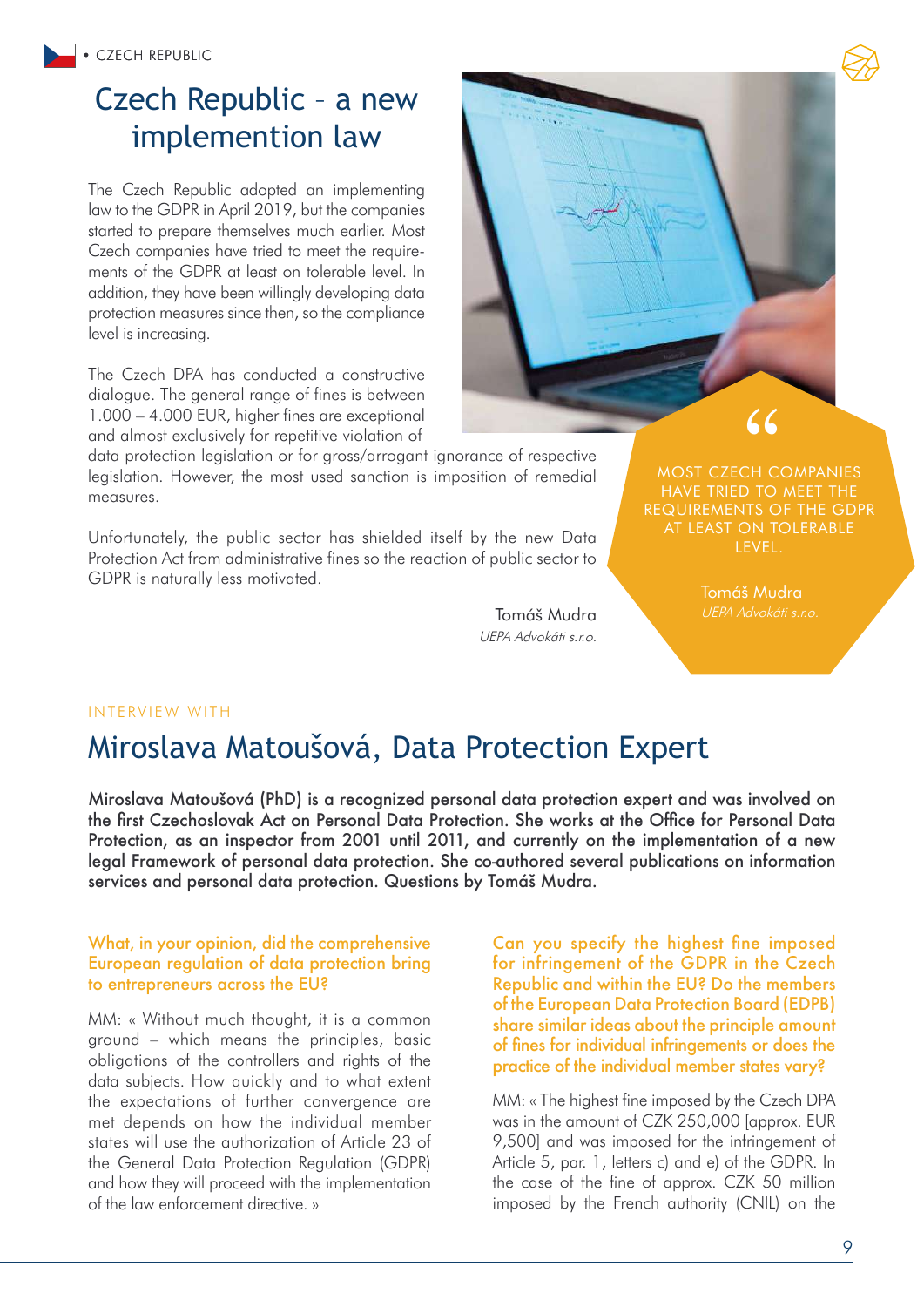#### • CZECH REPUBLIC

controller - Google LLC - the final decision has not been yet made. Otherwise, up to this day, no significant European fine under the GDPR has been imposed as a result of the cooperation of several national DPAs. So at the moment, we are not yet in the situation of sharing opinions on the amount of fines. »

The EDPB has recommended the European Commission to make more efforts in adopting the Regulation on privacy and electronic communications. Which benefits exactly the supervisory authorities expect from the new Regulation on privacy and electronic communications? Is such regulation really needed when its implementation has been unsuccessfully discussed for three years already?

MM: « This could be discussed for a long time and the EDPB has also commented on this topic in several documents. Very briefly, it is because the Europeans have already become used to the specific protection of privacy in this area and that the privacy of legal persons is protected as well. If the new regulation is adopted, its main advantage will be the specific nature of its rules. »

The new Czech Act on personal data protection in its Section 62, par. 2 effectively ruled out the possibility to impose fines for GDPR infringement on public authorities and public bodies in general. Is this a unique interpretation of Article 83 of the GDPR in the European context? In your opinion, is the tension created thereby going to be sustainable long-term in the European context?

MM: « The non-imposition of sanctions in the form of fines on public authorities and public bodies is definitely nothing extraordinary among the



member states of the EU. Precisely because many of the member states do not use fines to enforce the obligations imposed by law to this category of subjects, we also have this possibility of derogation in the GDPR. The Czech legislator focused precisely on this possibility and, according to the opinion of the Czech DPA, did so without duly taking Article 84 of the GDPR into consideration. We will see, if the European Commission finds the merits of criminal offences notified by the Czech Republic as measures under Article 84 effective, adequate and discouraging for the public authorities and other public bodies under the Data Protection Act and sufficient to compensate the non-imposition of fines.»

## THE EUROPEANS HAVE ALREADY BECOME USED TO THE SPECIFIC PROTECTION OF PRIVACY. **66**<br>E ali<br>Rote

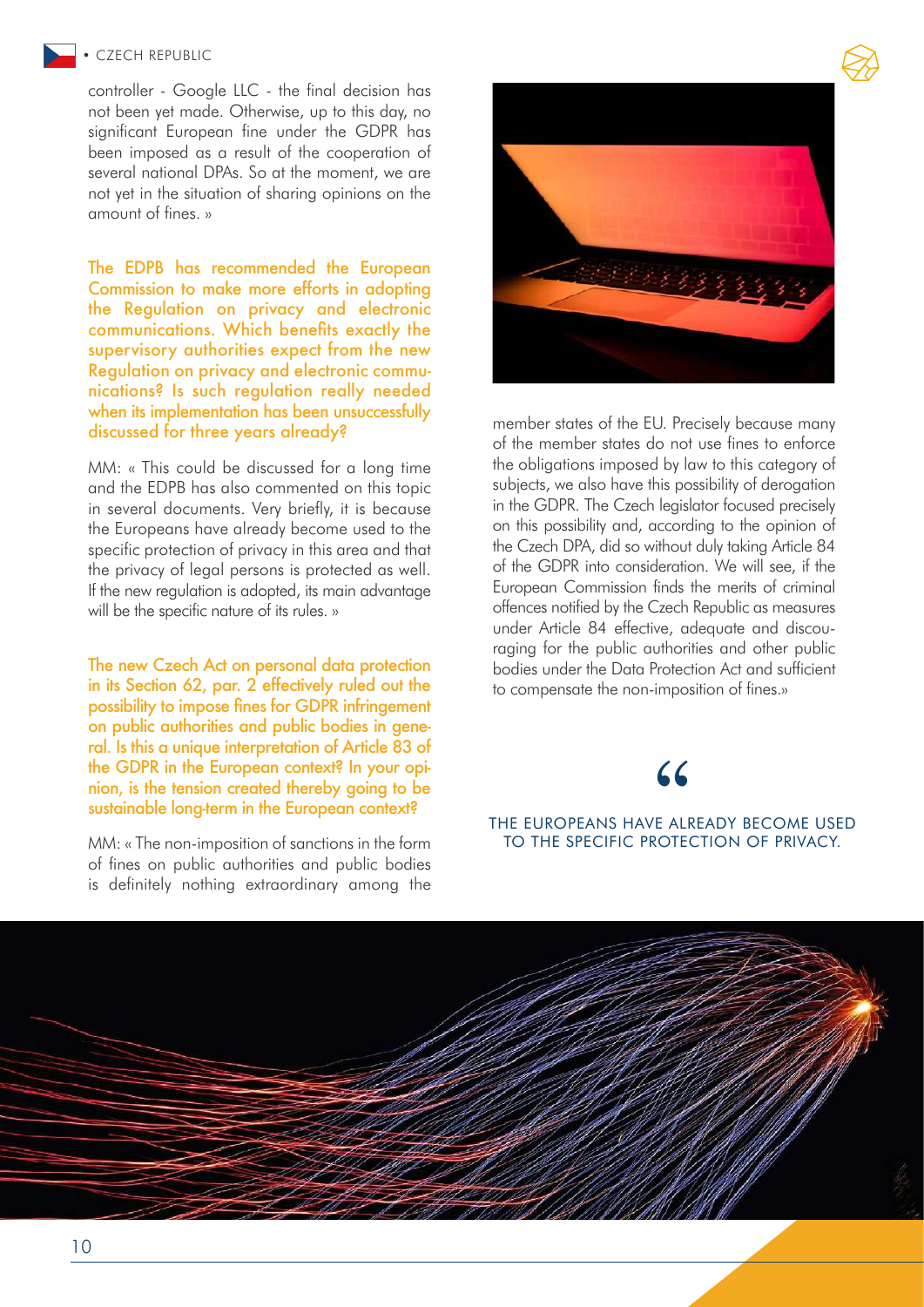Which is the main experience of the Czech DPA derived from the 6 cases, where it has been the lead supervisory authority for cross-border personal data processing? Does the GDPR provide sufficient procedural basis for the supervisory authorities of smaller member states in the position of lead supervisory authority?

MM: « The Czech DPA has, as an active participant of the EDPB, more or less the same experience as the other members of the EDPB. The GDPR does not include detailed procedural rules, which would allow us to follow the same procedure. This situation is the result of the will of the Union legislator, which also expresses the will of the member states. Differing national provisions, which correspond to our Administrative Code and the laws regulating administrative penalties, create small, but sometimes

hard to overcome, obstacles to a quick and efficient cooperation on individual cases. »

The media have reported about suspicions of a serious infringement of personal data protection regulations by the company Avast. Given the global scope of this company's products is it possible to perceive such case as an opportunity for the Czech DPA to significantly influence the European practice of personal data protection?

MM: « Certainly not. The Czech DPA has only taken on the role of the lead supervisory authority with all that it implies. The case was duly formally opened on the national level, as well as on the level of the EDPB. What makes this case interesting is a problem called monetization, i.e. whether the person, whose personal data are at stake, can or cannot get any consideration or even a monetary equivalent for providing them. »



May it with regard to measures against the spreading of the COVID-19 infection be assumed that the supervisory authorities will in the near future pay more attention to personal health data processing by the state? Do discussions regarding appropriate safeguards e.g. during the processing of personal data on the movement of citizens through data provided by telephone operators, take place on the level of the EDPB?

MM: « Our partner supervisory authorities are in a similar situation as we are, this topic keeps us quite busy. The EDPB, even though working only remotely, operatively expresses itself, partly on request, partly from its own initiative, on legal issues that create a natural framework for any initiative pursuing the battle against COVID-19 as its goal. And due emphasis is placed on the guarantees - for such processing of data generated by the use of mobile phones or payment cards, the guarantees are seen in the interference of public health protection authorities, in its legal basis and in the voluntary participation by persons suspected of being infected. »



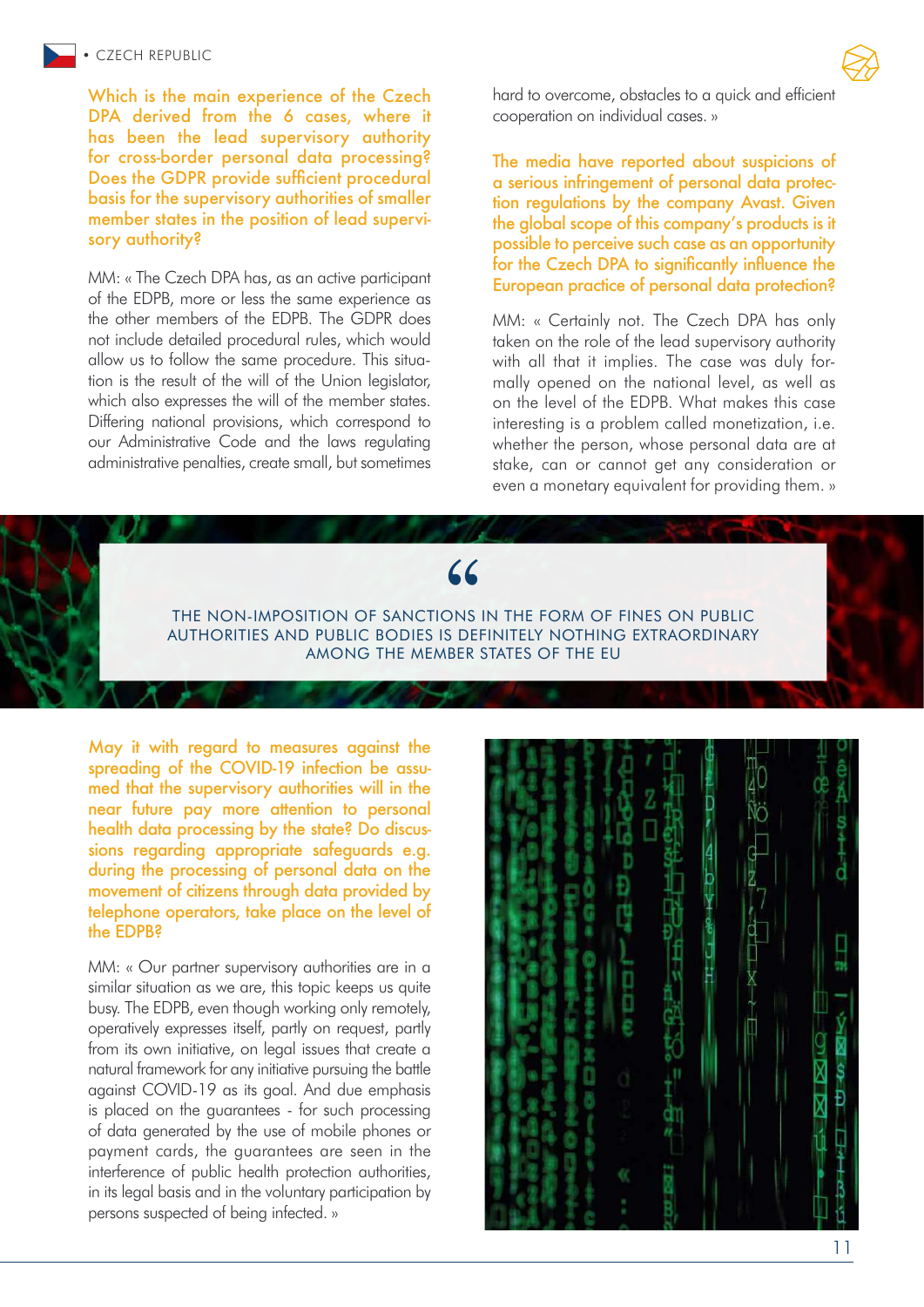## A gradual but firm process

The Slovak Republic harmonized its legislation with the GDPR back in May 2018. A massive information campaign explaining the new rules and the necessity to adopt them took place in Slovakia approximately one year before the effectiveness of the GDPR.

Most of companies (especially large and medium-sized ones) have therefore aligned their processes to the current data protection regulation. Some shortcomings can still be noticed among small companies, which find the new regulation to be an unnecessary bureaucratic burden.

However, the level of the broad awareness of GDPR is gradually improving. The Slovak DPA continuously issues instructions on application issues. In terms of the imposition of fines, these have so far been imposed very sporadically and in the range between EUR 1,000 - EUR 10,000. The DPA has officially stated that it will always impose fines with regard to the economic strength of the entity. However, it still should still serve its preventive and deterrent purpose.

> Tomáš Mudra [UEPA Advokáti s.r.o.](https://www.pangea-net.org/team/uepa-bratislava/)

> > SWITZERLAND •



data in Switzerland is primarily governed by the Federal Act on Data Protection (DPA) ».

« Processing of personal

Julia Bhend Probst Partner AG

Processing of personal data in Switzerland is primarily governed by the Federal Act on Data Protection (DPA).

Since not in the EU or the EEA, Swiss companies and organizations have to observe the GDPR only when the processing activities relate to the offering of goods or services to data subjects in the EU or the monitoring of their behaviour.

Nevertheless, many Swiss companies have voluntarily implemented or are in the course of implementing internal rules and processes, which are compliant with the GDPR, in particular, regarding processes, contracts with providers and customers and privacy policies.

The revision of the DPA, with similar rules proposed as under the GDPR, was originally intended to be in force by August 2018 but it's still being discussed. Against the current background, it seems rather unlikely that it will come into force this year.

[Probst Partner AG](https://www.pangea-net.org/team/probst-partner-ag/) Julia Bhend